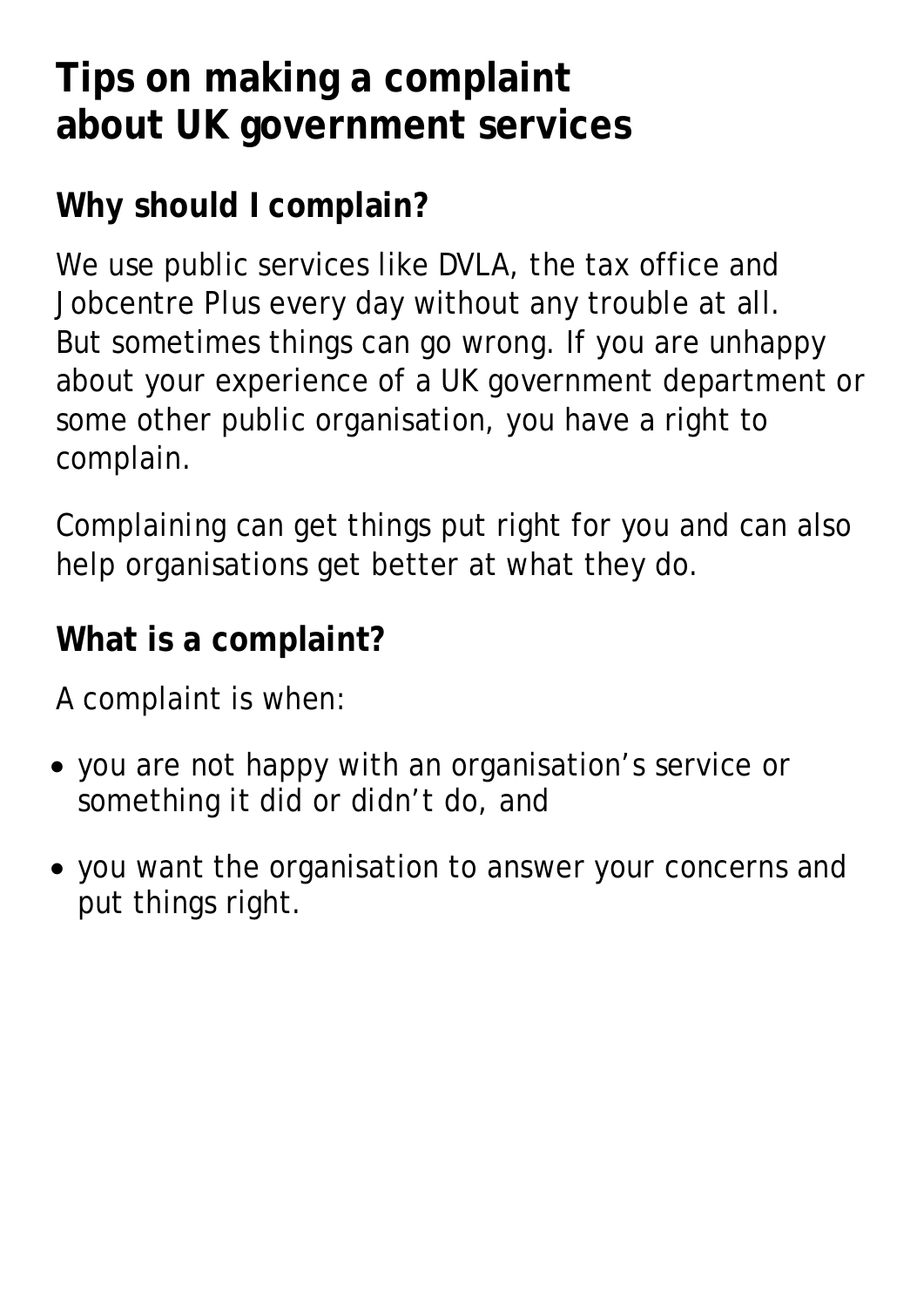## **About us**

We are the Parliamentary and Health Service Ombudsman. We make final decisions on complaints that have not been resolved by UK government departments or some other UK public organisations. Before bringing a complaint to us, you should complain to the organisation you are unhappy with.

**Here are some tips to help you do this.**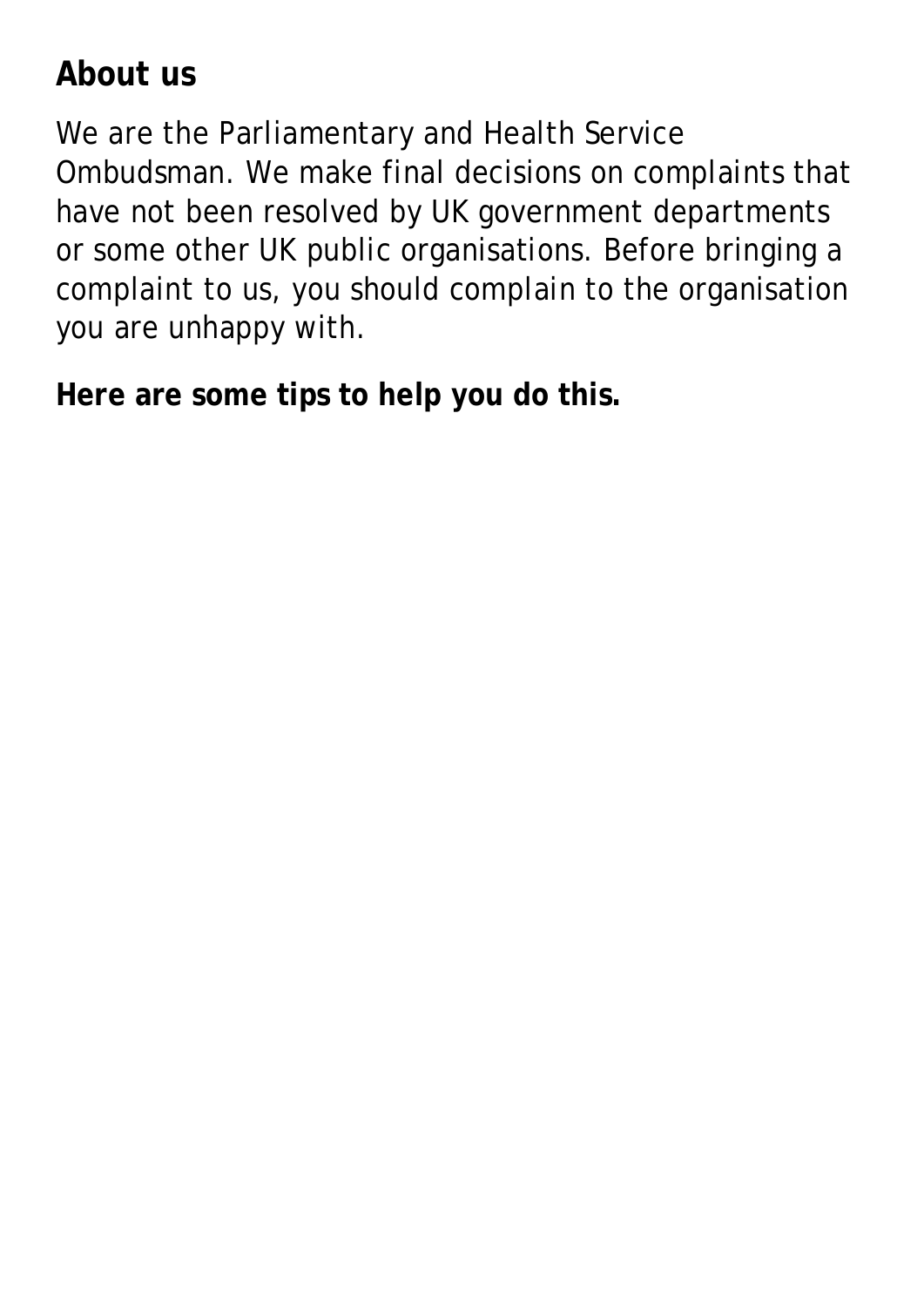# **Top tips**

## **1. Make your complaint clear**

Work out what you want to say, including:

- what happened
- who was involved
- when it happened
- where it happened
- how it has affected you or someone else.

#### **2. Decide what you hope to achieve**

Be prepared to tell the organisation what you would like it to do to put things right. This could be to apologise or to take action to prevent the same mistake happening again.

#### **3. Complain as soon as you can**

You should complain as soon as possible, while events are still fresh in your mind.

If you can speak to the people involved first, they may be able to sort out your complaint quickly. Ask about their complaints procedure.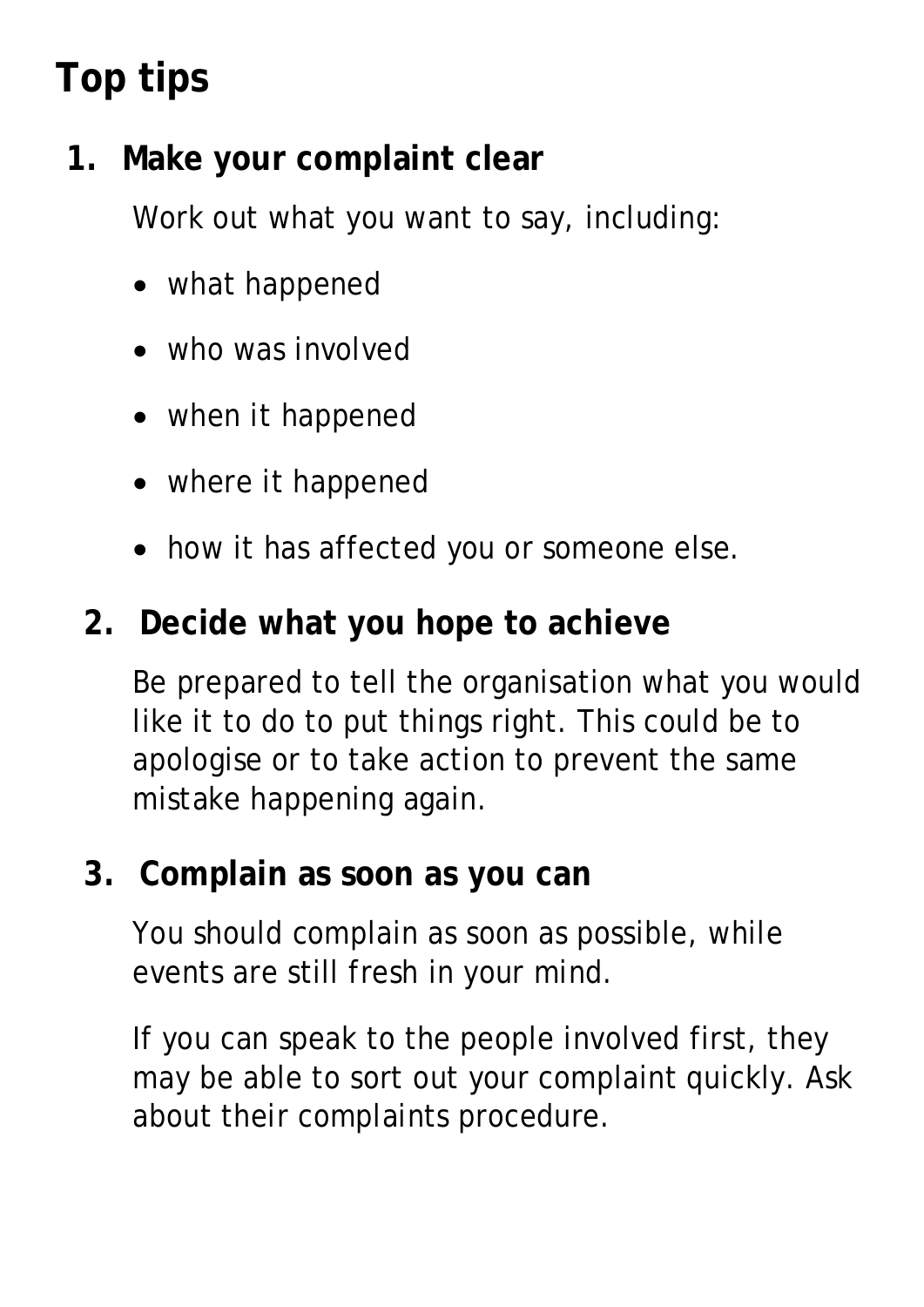## **4. Contact the organisation you want to complain about**

You may be able to complain by talking to someone or you might need to put your complaint in writing. Ask if there is a form to fill in, and when you can expect to hear back.

## **5. Ask for help**

If you need help putting your complaint together, speak to the Citizens Advice Bureau. You can find your local branch at [www.citizensadvice.org.uk.](http://www.citizensadvice.org.uk/)

You can also contact us on 0345 015 4033 for details of other groups that may be able to help you.

## **6. Keep to the point**

.

Keep your complaint clear and short, so your main points stand out. State clearly what you want to achieve from your complaint.

#### **7. Include your contact details**

Tell the organisation how you would like it to contact you and include a reference number if you have one.